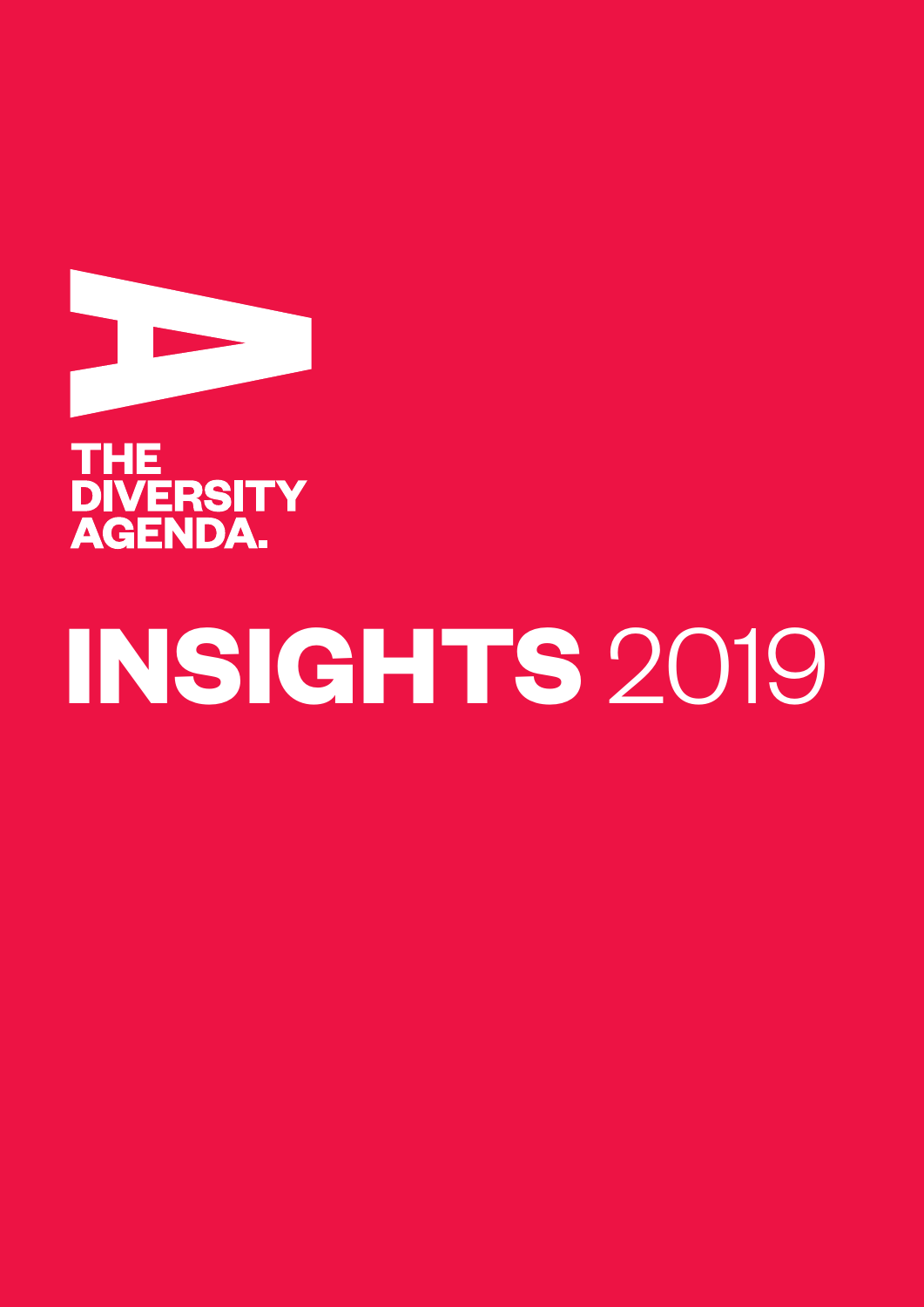It's impossible to truly know if we're all making positive change within engineering and architecture without data. So every year we survey our members to find out their employees' make-up. 51 organisations responded in 2019, so read on to discover where we are as professions and what more needs to done.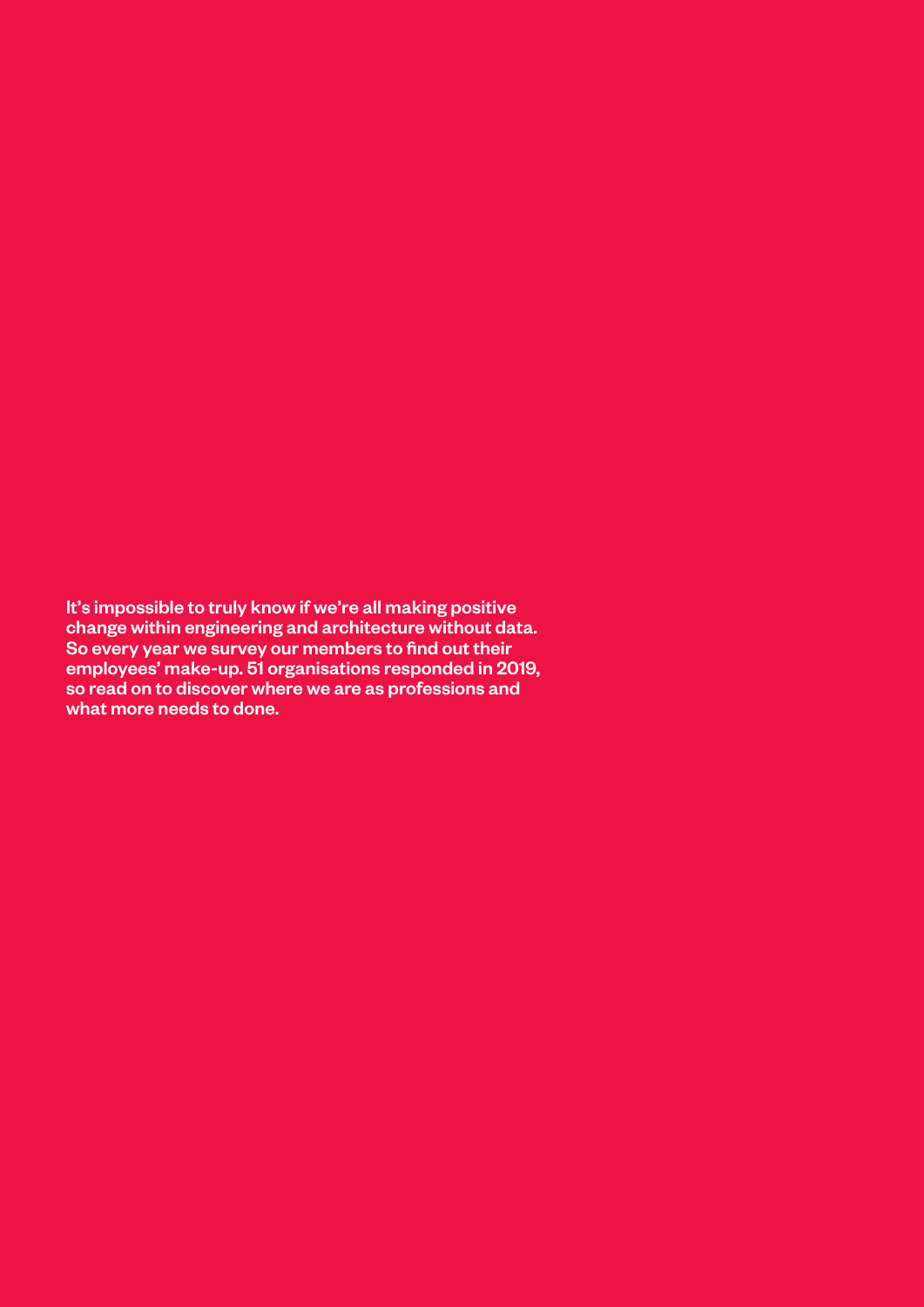## **NUMBER OF EMPLOYEES.**



**NUMBER OF RESPONDENTS**



**NUMBER OF RESPONDENTS**

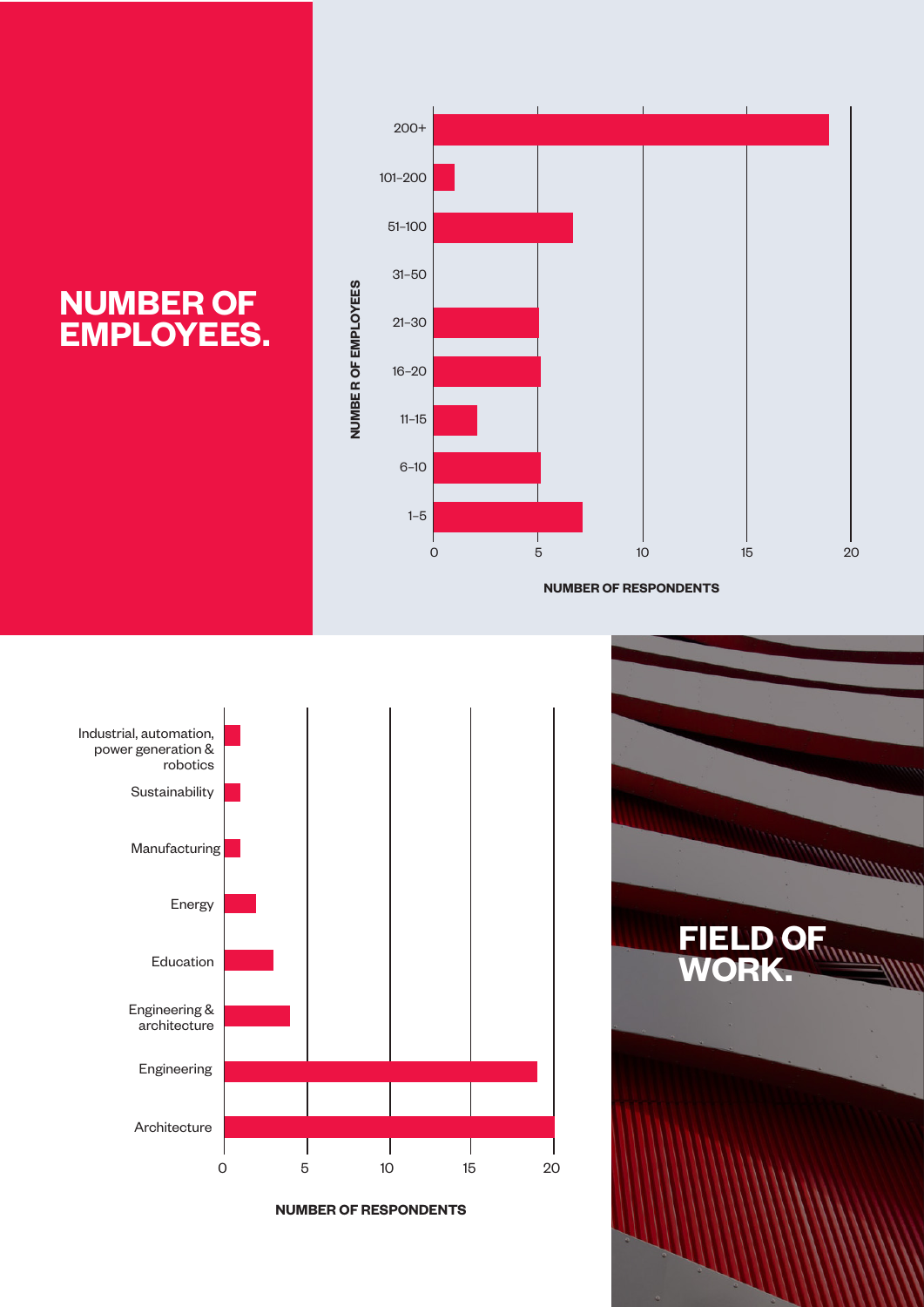### **EMPLOYEES WITH ENGINEERING OR ARCHITECTURE QUALIFICATIONS.**



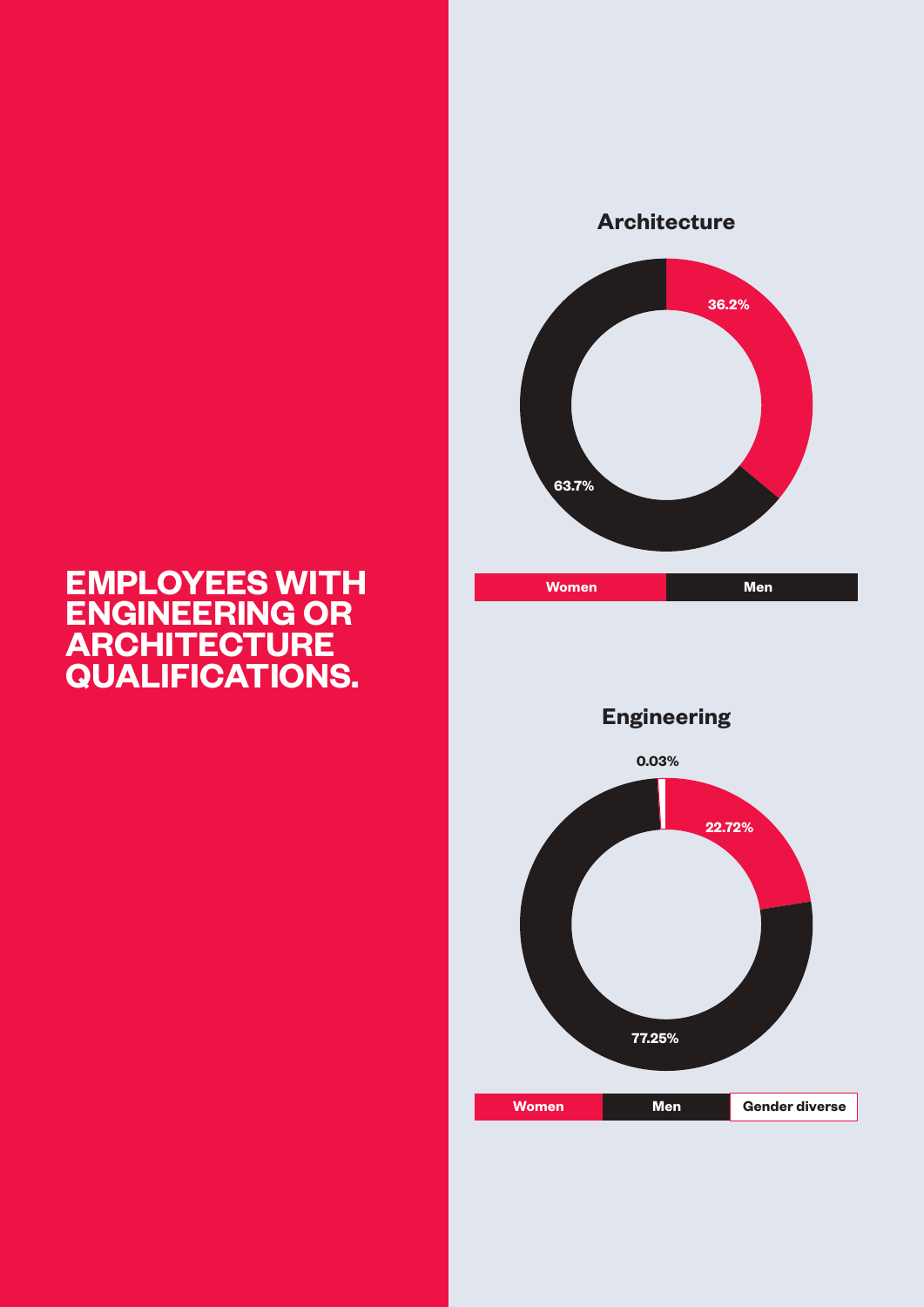## **EMPLOYEES' CAREER STAGE.**



**PERCENTAGE OF STAFF**

**PERCENTAGE OF STAFF**

**LEADERSHIP** 

**ROLES.**

#### **Architecture**

in leadership roles are female

**29% 71% 0%** in leadership roles are male

in leadership roles are gender diverse

#### **Engineering**

in leadership roles are female



in leadership roles are gender diverse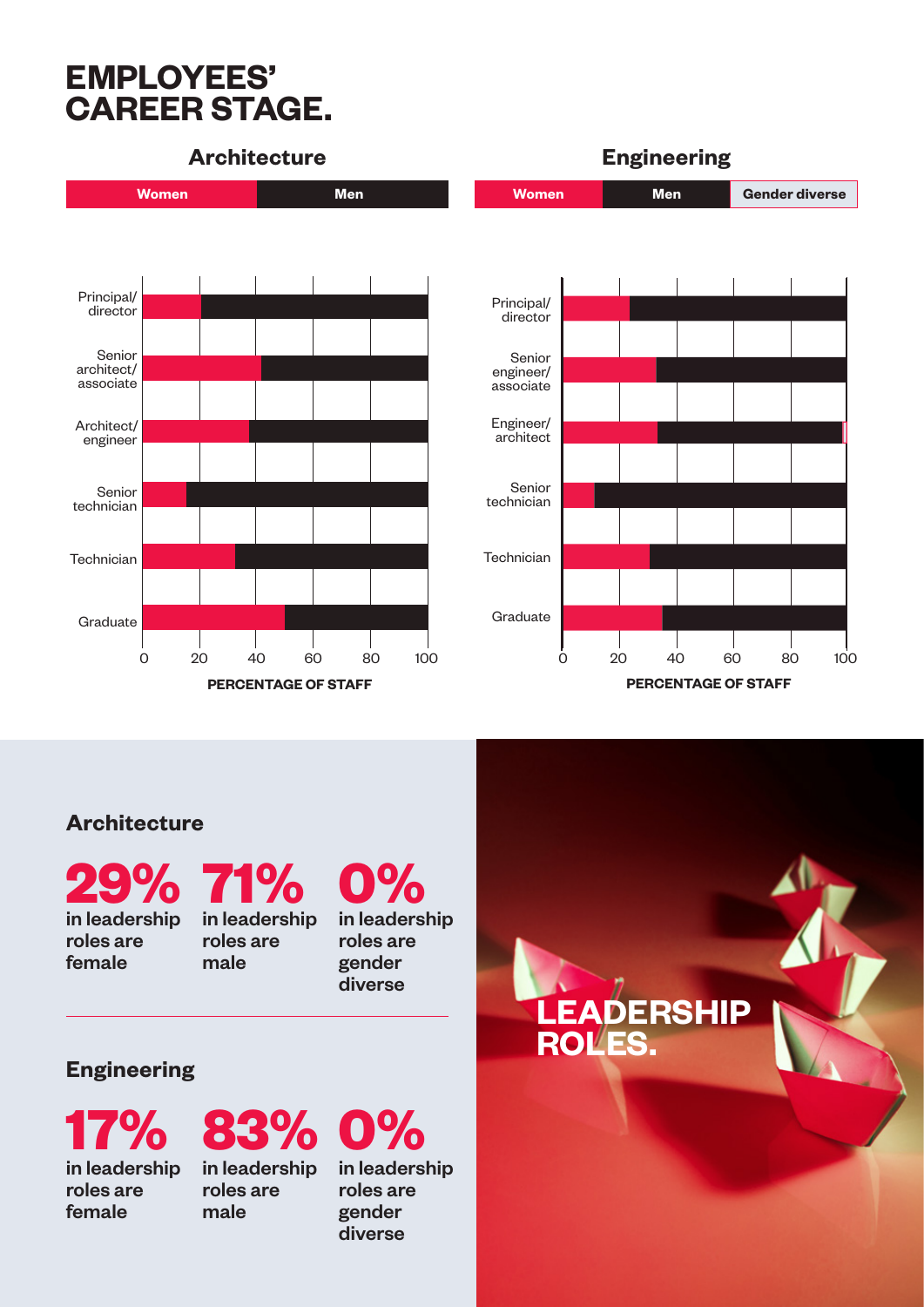## **CAREER BREAKS.**

#### **Architecture**

of female employees

**7% 0.3% 0%** of male employees

of gender diverse employees

#### WERE ON A CAREER BREAK

#### **Engineering**

**11% 0.5% 0%** of female employees

of male employees of gender diverse employees

#### WERE ON A CAREER BREAK

## **TAKING ACTION TO SUPPORT DIVERSITY.**

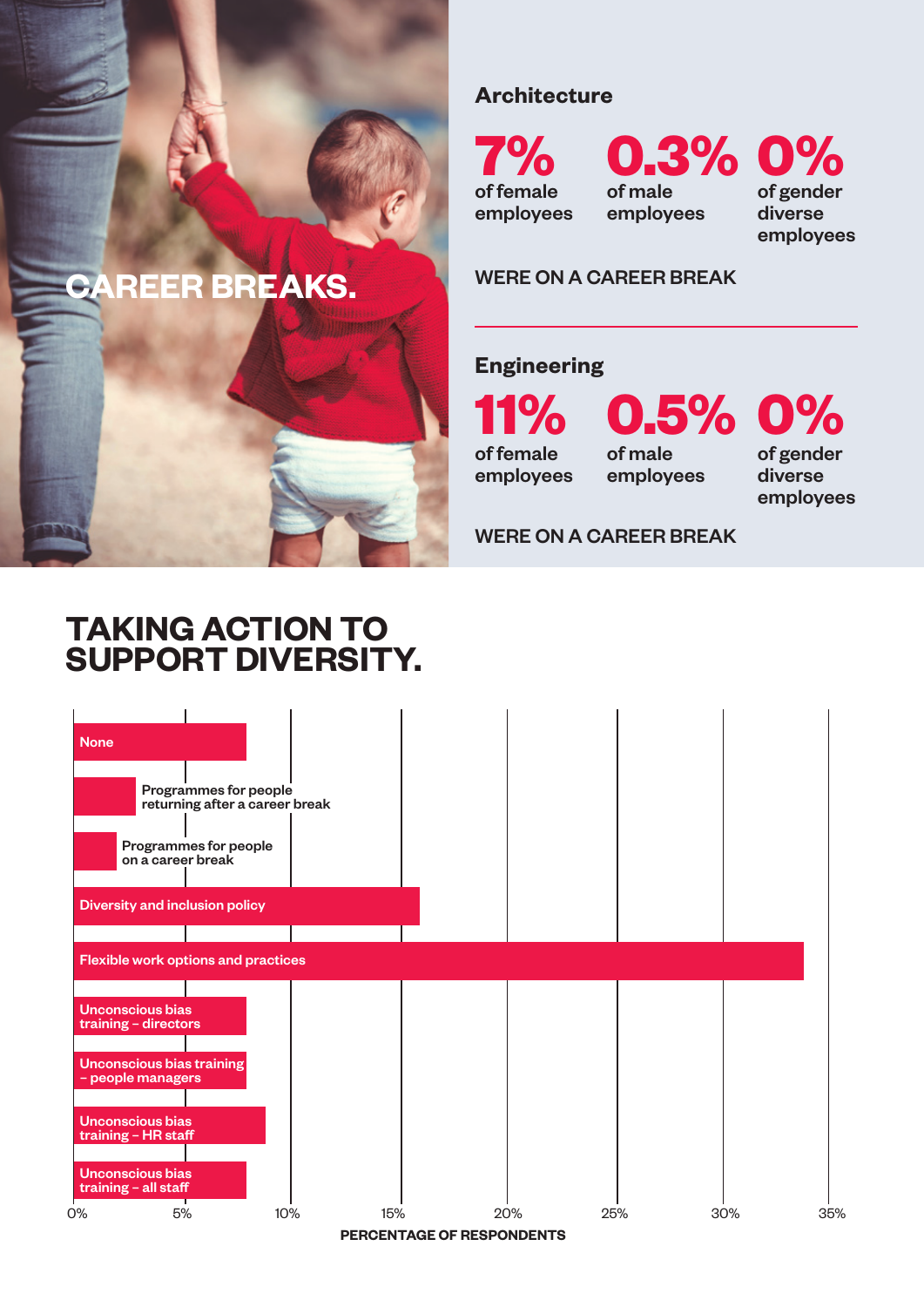#### **Architecture**

(Principal/principal consultant/director)

**20% 80%** women men

**Engineering** (Principal/principal consultant/director)

men gender

**24% 76% 0%**

women

## **GENDER [IM]BALANCE.**

## **ANALYSING THE GENDER PAY GAP.**

diverse